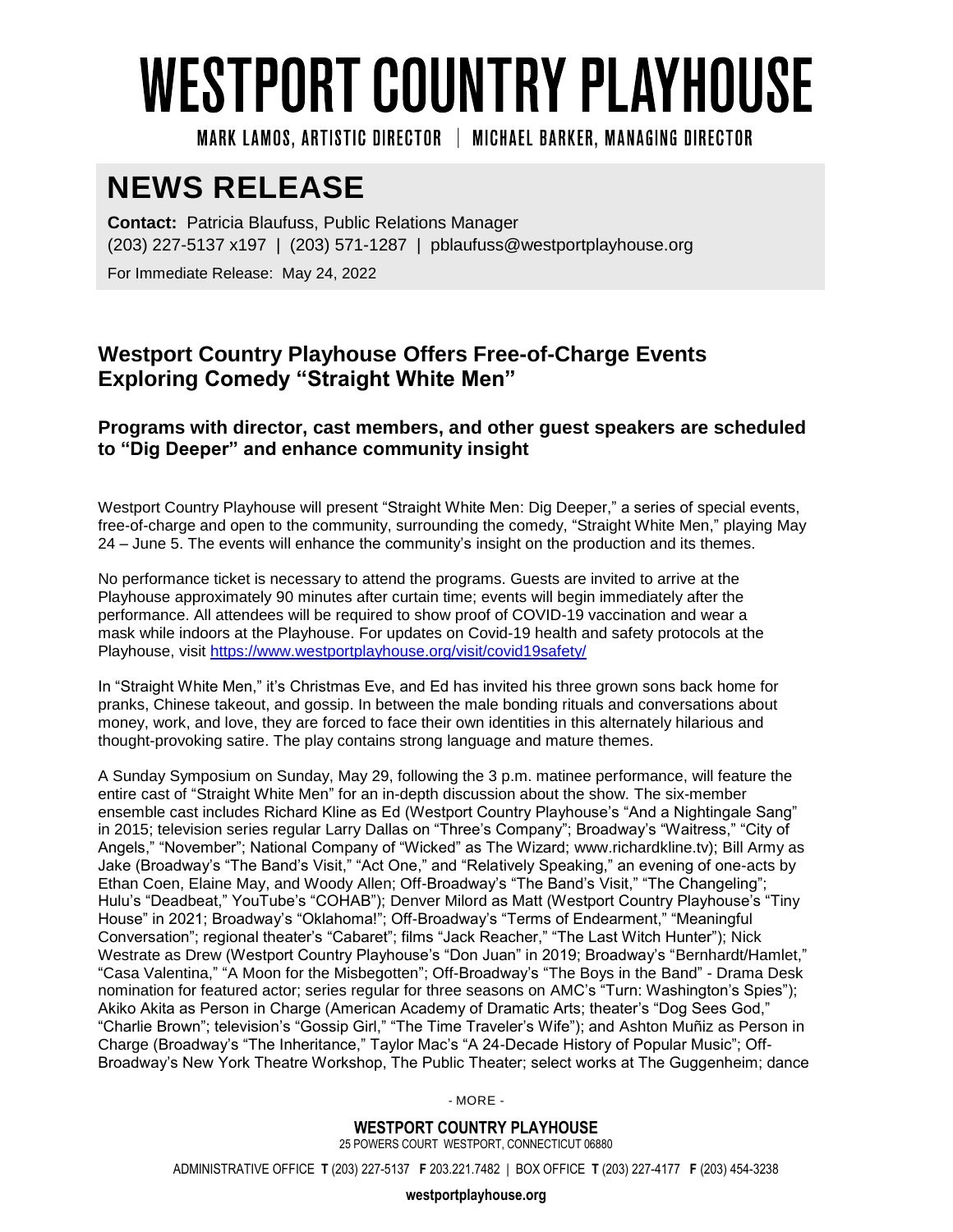credits with Marc Jacobs FW 2020, Rihanna; co-founder of Legacy: A Black Queer Production Collective).

The Sunday Symposium is hosted by David Kennedy, who is in his fourteenth season as Playhouse associate artistic director. He has directed Playhouse productions each season, including "The Invisible Hand," which received the 2016 Connecticut Critics Circle (CCC) Award for Outstanding Production of a Play, and for which Kennedy won the CCC honor for Outstanding Director of a Play. He was previously with Dallas Theater Center, and was founding artistic director of The Lunar Society in Toronto and Milkman Theatre Group in Halifax, Nova Scotia.

Other programs open to the community include post-play dialogues with the audience. The first will be a conversation with Mark Lamos, director of "Straight White Men," and Westport Country Playhouse artistic director, on Thursday, May 26. Lamos has helmed many plays at Westport Country Playhouse since 2008, earning Connecticut Critics Circle Awards for his direction of "She Loves Me" (2010), "Into the Woods" (2012), "The Dining Room" (2013), "Man of La Mancha" (2018), and "Mlima's Tale" (2019). Under Lamos' artistic direction, the Playhouse was named "Theater Company of the Year" by *The Wall Street Journal* in 2013. Lamos' extensive New York credits include "Our Country's Good," for which he received a Tony Award nomination. A former artistic director at Hartford Stage, he earned the 1989 Tony Award for the theater's body of work. He was awarded the Connecticut Medal for the Arts as well as honorary doctorates from Connecticut College, University of Hartford, and Trinity College. In 2016 he was the recipient of the John Houseman Award.

The second post-play dialogue will feature Edson Rivas, executive director of the Triangle Community Center, leading a discussion on gender expectations on Friday, June 3. Rivas, with a double major in economics and international relations from the University of Connecticut, comes from a corporate background in proxy and investor relations. He joined the Triangle Community Center board in 2015 after being a volunteer at events. Since then, he has held many committee chair positions, served as vice president and president, and in July 2020 began running the day-to-day operations. As an immigrant from El Salvador, Rivas knows the importance of the services TCC provides and the impact they have on those who use them. He is a proud member of the LGBTQ+ community and a selfidentified extroverted-introvert.

The post-play dialogues will be hosted by Liam Lonegan, assistant artistic director. Lonegan founded Egg & Spoon Theatre Collective in 2017. He received his BFA from Syracuse University, where he was the managing director of Black Box Players

Lonegan also hosts the Playhouse's new podcast series, "Stories from the Playhouse," on Apple Podcasts, Spotify, and Libsyn classic feed, and on the Playhouse's website. The next podcast will feature "Straight White Men" cast member Nick Westrate, who played the title role in the Playhouse production of "Don Juan" in 2019. Other credits are Broadway's "Bernhardt/Hamlet," "Casa Valentina," and "A Moon for the Misbegotten"; and Off-Broadway's "The Boys in the Band," for which he earned a Drama Desk nomination for featured actor. Westrate is a series regular for three seasons on AMC's "Turn: Washington's Spies." The podcast will be released on Friday, May 27.

"Straight White Men" Production Sponsors are Athena and Daniel Adamson, Paige and Jodi Couture, Joyce Hergenhan, Mary Ellen and Jim Marpe, and Alison and Mark Smith. In-kind Sponsorship is provided by Parker Ear, Nose & Throat. 2022 Season Media Sponsors are Moffly Media and WSHU Public Radio.

Single tickets for "Straight White Men" start at \$30 during preview performances (May 24-27), and beginning May 28 Opening Night, tickets start at \$50 and are subject to change based upon availability. Buy early for best prices. For information on special offers, including discounts for students, senior citizens, educators, military and first responders, Indigenous peoples, professional playwrights, and groups, as well as options for pay-what-you-will and Westport Library pass, visit [www.westportplayhouse.org/visit/box-office/.](http://www.westportplayhouse.org/visit/box-office/)

All play titles, artists, dates, and times are subject to change.